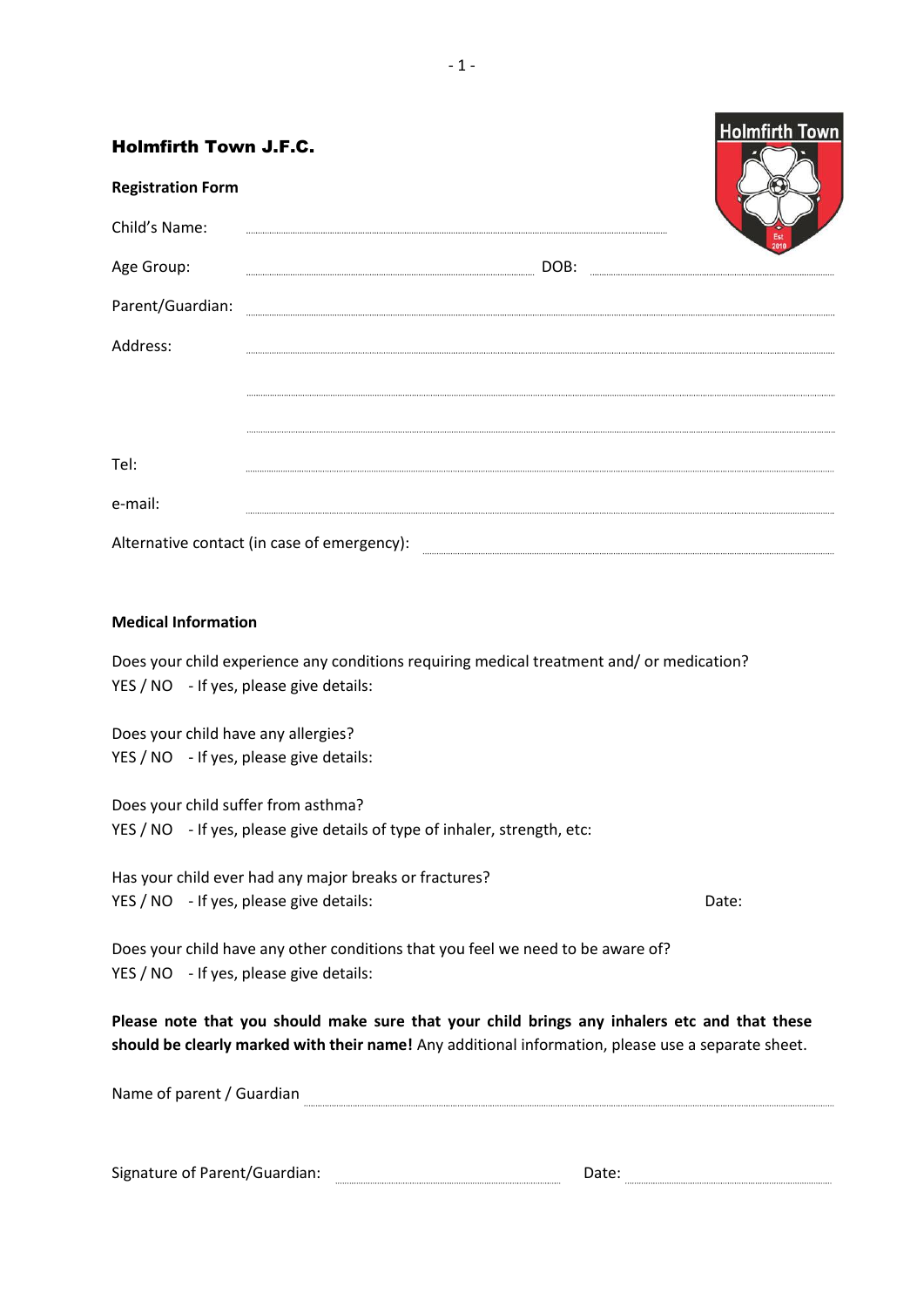

Child's Name:

### By returning this completed form and ticking the boxes

- $\Box$ I confirm that I have legal responsibility for the child named above and am entitled to give this consent
- $\Box$ I agree to my son/daughter in my care, taking part in the activities of the club
- I confirm that my child will comply with the junior rules  $\Box$
- I give permission for my son/daughter to have their photograph taken whilst representing Holmfirth Town JFC and will allow any such photograph to be used on the club website or in the local press to promote the clubs activities.
- $\Box$ I understand that I will be kept informed of football activities at the club - I give permission for Holmfirth Town JFC or its officers to contact me by e-mail for the purpose of communicating information about the football club.
- $\Box$ I understand that in the event of an injury or illness, all reasonable steps will be taken to contact me or the alternative contact and to deal with that injury/illness appropriately and that the club may act in loco parentis in such situation
- I confirm that to the best of my knowledge all information on this form is accurate and I undertake to advise the club of any changes
- **Data protection** I understand and agree that the Club will use the information on this form and other information  $\Box$ about the player to administer football activities at the club and that in some cases this may require the club to disclose the information to Leagues and the FA. In the event of a medical issue or child protection issue the Club may disclose information to the relevant authorities.

Name of parent / Guardian **Constitution** Construction Constant Construction Construction Construction Construction Construction Construction Construction Construction Construction Construction Construction Construction Con

Signature of Parent/Guardian: www.assettime.com/margia-community.com/margia-community.com/margia-community.com/margia-community.com/margia-community.com/margia-community.com/margia-community.com/margia-community.com/margia